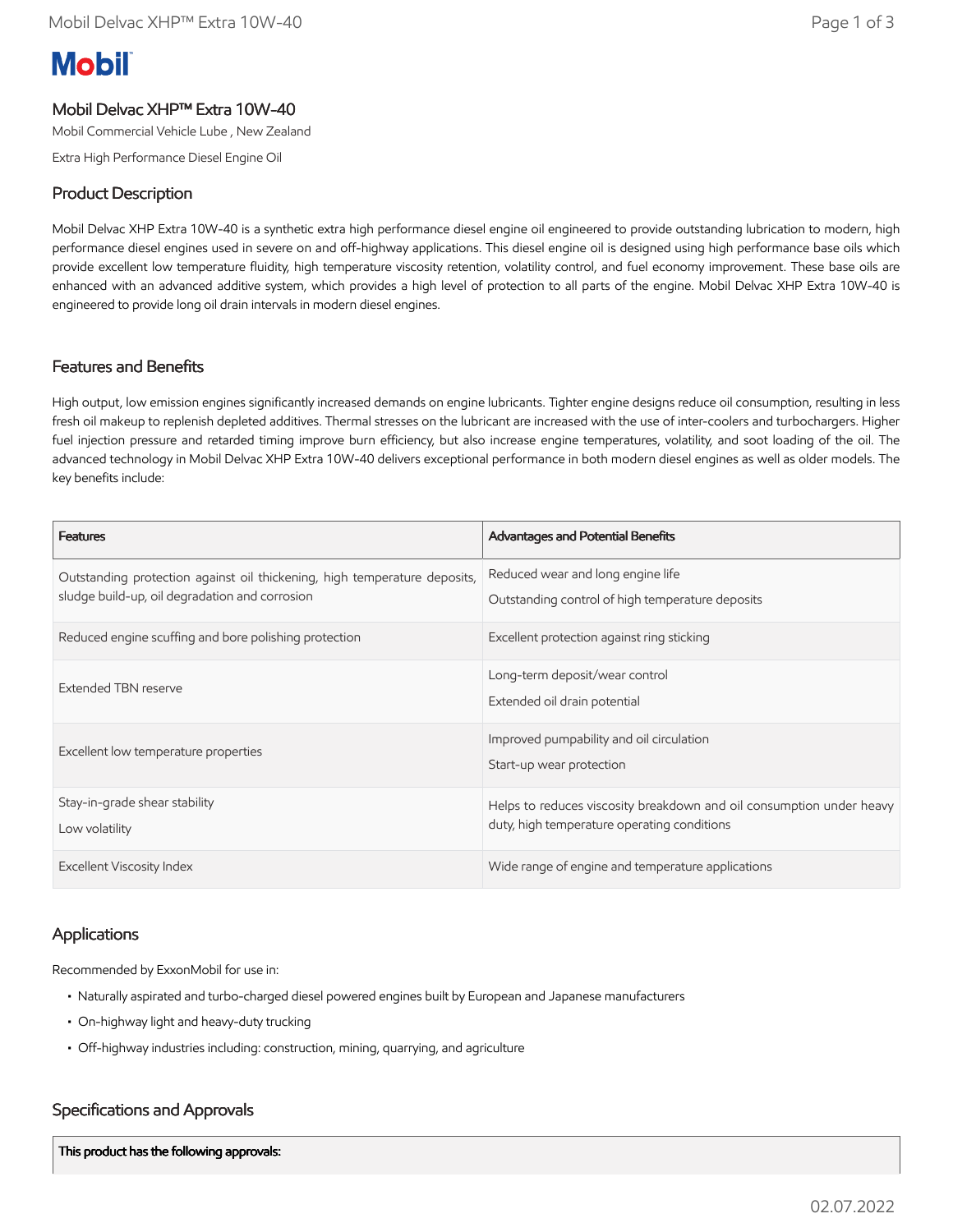| This product has the following approvals: |
|-------------------------------------------|
| <b>MAN M 3277</b>                         |
| MB-Approval 228.5                         |
| MB-Approval 235.27                        |
| MTU Oil Category 3                        |
| VOITH RETARDER Oil Class A                |
| VOLVO VDS-3                               |
| VOLVO VDS-2                               |
| ZF TE-ML 04C                              |
| ZF TE-ML 23A                              |
| Mack EO-N                                 |
| Mack EO-M Plus                            |
| RENAULT TRUCKS RLD-2                      |
| Scania LDF-3                              |

| This product is recommended for use in applications requiring: |
|----------------------------------------------------------------|
| API CF                                                         |
| Cummins CES 20072                                              |
| RENAULT TRUCKS RLD                                             |
|                                                                |

| This product meets or exceeds the requirements of: |
|----------------------------------------------------|
| RENAULT TRUCKS RXD                                 |
| ACEA E7                                            |
| ACEA E4                                            |

# Properties and Specifications

| Property                                      |            |
|-----------------------------------------------|------------|
| Grade                                         | SAE 10W-40 |
| Ash, Sulfated, mass%, ASTM D874               | 1.9        |
| Density @ 15 C, g/ml, ASTM D4052              | 0.867      |
| Flash Point, Cleveland Open Cup, °C, ASTM D92 | 226        |